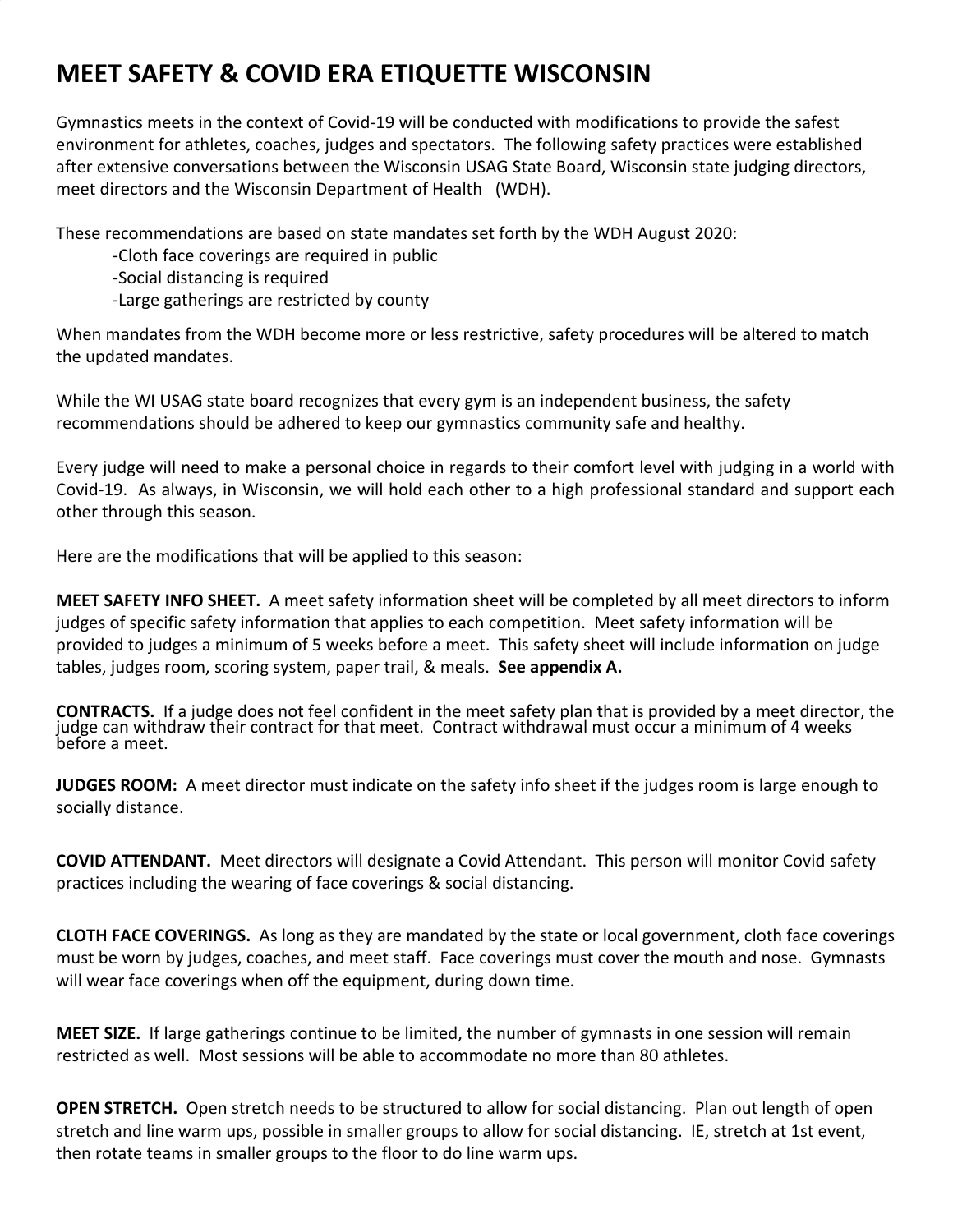**WARM UP TIMING.** Coaches will self time warm ups in order to reduce the number of parent helpers in the venue.

**EVENT TIMING.** Parent helpers will be greatly reduced. Beam will have one helper to time the routine and falls. This person will sit at a socially distanced location. On floor, the music person will time the floor routine. On bars, the head judge will time falls.

**JUDGE TABLES.** Choose from following: 1) A separate table will be provided for each judge AND electronic score pads will be available for each judge; 2) Seperate tables 1 judges used start value cards to show the head judge their score; 3) Judges will sit at the same table but separated by a plexiglass divider and electronic score pads will be available for the head judge; 4) use large table and seat the judges 6 ' feet apart.

**PAPER TRAIL.** Choose from following: 1) Rotation sheets with a computerized draw as done at state meets, coach will number the athletes in order and give to judges; 2) Score verification sheets to judges and the coach or gymnasts tells the judge their name; 3) Hand written gymnast order given to the judge by each coach; 4) Score cards will be allowed.

**APPROACHING TABLE.** No person should approach a judges table without asking first, this includes MR, meet director, scoring staff, coaches.

**CLEANING PRODUCTS.** Judges should maintain their own supply of hand sanitizer and disinfecting wipes in their judging bag. Gymnasts and coaches will be required to bring their own hand sanitizer and use between each event.

**AWARDS.** Individual awards presentations will only be completed if social distancing can be maintained for gymnasts and parents.

**MEALS JUDGES.** If provided, meals must be individually packaged, boxed or plated. However, meets may opt to pay judges a per diem rather than supply meals. Per diem is \$15 for lunch and \$15 for dinner. Per diem is only allowed for breakfast if a judge must stay overnight. It is recommended that for a meet of 6-8 hours, one meal should be provided or compensated for in per diem. It is recommended for a meet of over 8 hours, two meals should be provided or compensated for in per diem. Meet directors will indicate how meals will be managed on the meet safety info sheet. If meals will not be provided, a fridge and microwave must be available.

**MEALS COACHES.** No meals will be provided for coaches this year unless the meet director chooses to do so following prepackaging guidelines. Meet information must indicate meal availability and/or suggestion to BYO food.

**BREAK TIME.** Expect breaks to be longer. Cleaning between sessions. All athletes & spectators from one session need to be cleared before athletes & spectators for the next session can enter the venue or area of building.

**REFUND POLICY.** Your COVID refund policy need to be written on invite or on website.